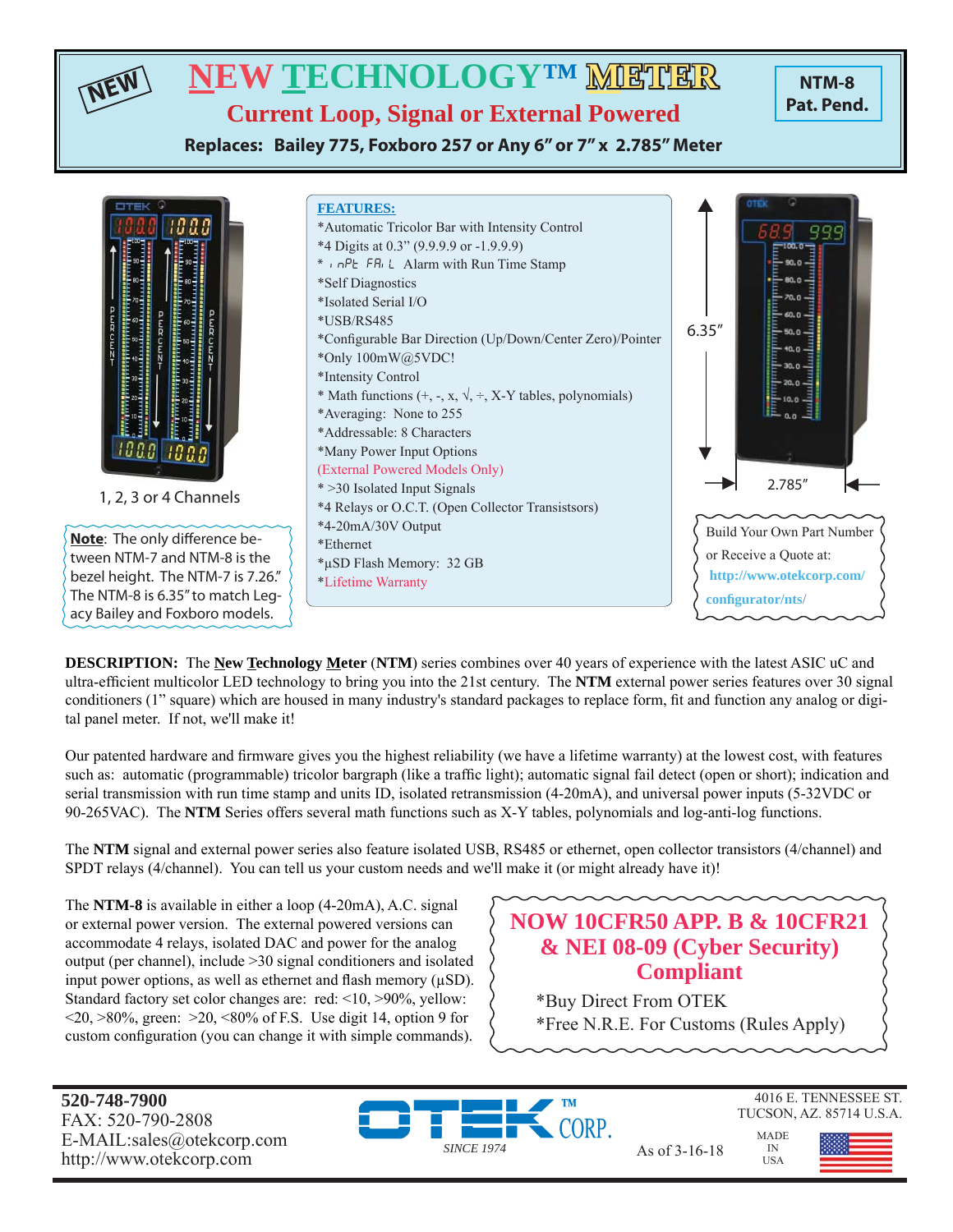# **THE PRODUCTS**

All New Technology products share the same innovative electronic circuit design. The difference between the models is their mechanical features (see Block Diagram and mechanical drawings). Some are displays only, some are single or multi channel, some can have relays, DACs, ethernet and flash memory, and some require an external power source. But all products contain the New Technology, which consumes less than 1% of comparable digitals (20-100mW for loop/signal powered versions) and approaches the power consumption of analog meters.

# **WHAT CAN YOU DO WITH OTEK'S NEW TECHNOLOGY?**

**Note on Otek's Powerless<sup>TM</sup> Technology**: If your signal cannot supply  $\geq 15 \text{mW}$  ( $\sim 5V/3 \text{mA}$ ), contact us or use external power models.

**1. One Channel Models: -0, -4, -B, -D, -F, -H, -L, -M, -N, -P, -S & -X:** Implement any math function, X-Y table (25 point), polynomials (9<sup>th</sup> order), offset, tare, zero, scale, log & anti-logarithmic to affect the unit's display at will. Some examples are: change the display & data using any combination as commanded by your algorithm, such as  $\frac{+}{-}\times\frac{+}{\sqrt{}}$  or set a variable or linearize the display using X-Y tables or polynomials. This works well for odd shape containers. You can also change the reading from ◦F to ◦C or ◦K or compress/expand the display (and data out) using the log and antilog functions. In addition, you can change the factory default alarm pointers and colors or delete them. Zero & Span potentiometers **are included** for manual adjustment. **Note:** Models -D and -F have internal USB serial I/O that is not accessible to the customer. Contact Otek for access.

#### **OTEK's New Technology**

series is only limited by your needs and imagination. Just give us a call at 520-748- 7900 or email us at sales $@$ . otekcorp.com and give us the challenge to develop the best algorithm for your process.

#### **2. Two Channel Models: -1, -2, -3 and -5 through -9 &**

**-A: Note:** Also available in models with 3 or 4 channels. Features include all those of the single channel models and each channel is 100% isolated from each other. In addition, you can add, subtract, multiply, divide, find the square root between channels. You can also use one channel to monitor/control the input signal and the second channel to indicate deviation, differential such as PID, alarm override or one channel setpoint can be used to control another channel function. You can also use one channel as a backup if the other channel becomes disabled or use them as volume & flow  $(\sqrt{})$  monitors/ controllers. The **New Technology** two channel models are also perfect as REM/RAD indicators/controllers (also see our RPM series with logantilog functions for radiation monitoring).

Contact OTEK for algorithms and formulas or any idea you wish to share with our audiences via our Youtube or Facebook page posts.

#### **3. Three Channel Models: -3, -5, -7, -8 and -A: Note:**  Also available on 4 channel models -5, -7 & -8. Otek's New Technology three channel models perform all the functions outlined in #1 and #2. Further, one channel can indicate the input variable and the other two channels can be setpoint indicators/controllers (Hi, Hi-Hi, Low and Low-Low limits), or subject the input/ output to any mathematical function or algorithm such as **PID** or display the input vs. output and derivative, or switch scales when the input reaches a limit/band such as for flow-volume-pressure or temperature. Monitor Volts, Amps and Watts AC or DC or any of 3 variables, including Hertz, lead/lag, power factor, peak/valley or for synchronizing of power lines with the bipolar (center zero) tricolor bargraph.

The **New Technology** series brings **Process Automation Control** (PAC) within your reach and affordability. These models are compatible with any DCS/SCADA system using their USB/RS485/Ethernet I/O options and allow for ease of interface with wireless systems.

#### **4. Four Channel Models:**

**-5, -7 and -8:** The four channel models offer all of the functions outlined in #1, #2 and #3. However, with the additional channel available, the New Technology barmeters rival flatscreens with superior HMI/MMI functionality and ease of viewing/analysis of any combination of 4 variables. For example, Volts/ Amps/Watts/Hertz or temperature/pressure/pH/humidity. The four channel models can also be used to monitor/control the product of the other 3 variables, making them ideal for the petrochemical industry.

**Data Logging**? Some models offer optional μSD memory to record 24/7 anything available via the serial I/O. Maximum capacity (and growing) is 32 GB!

#### **REDUNDANT CONTROL:**

Because all channels are 100% isolated from each other, you can use any multi-channels model as a redundant controller. If you need the "Democratic vote," algorithm, contact OTEK or see our Model **TRC** (Triple Redundant Controller).

**520-748-7900** FAX: 520-790-2808 E-MAIL:sales@otekcorp.com



-2-

4016 E. TENNESSEE ST. TUCSON, AZ. 85714 U.S.A.

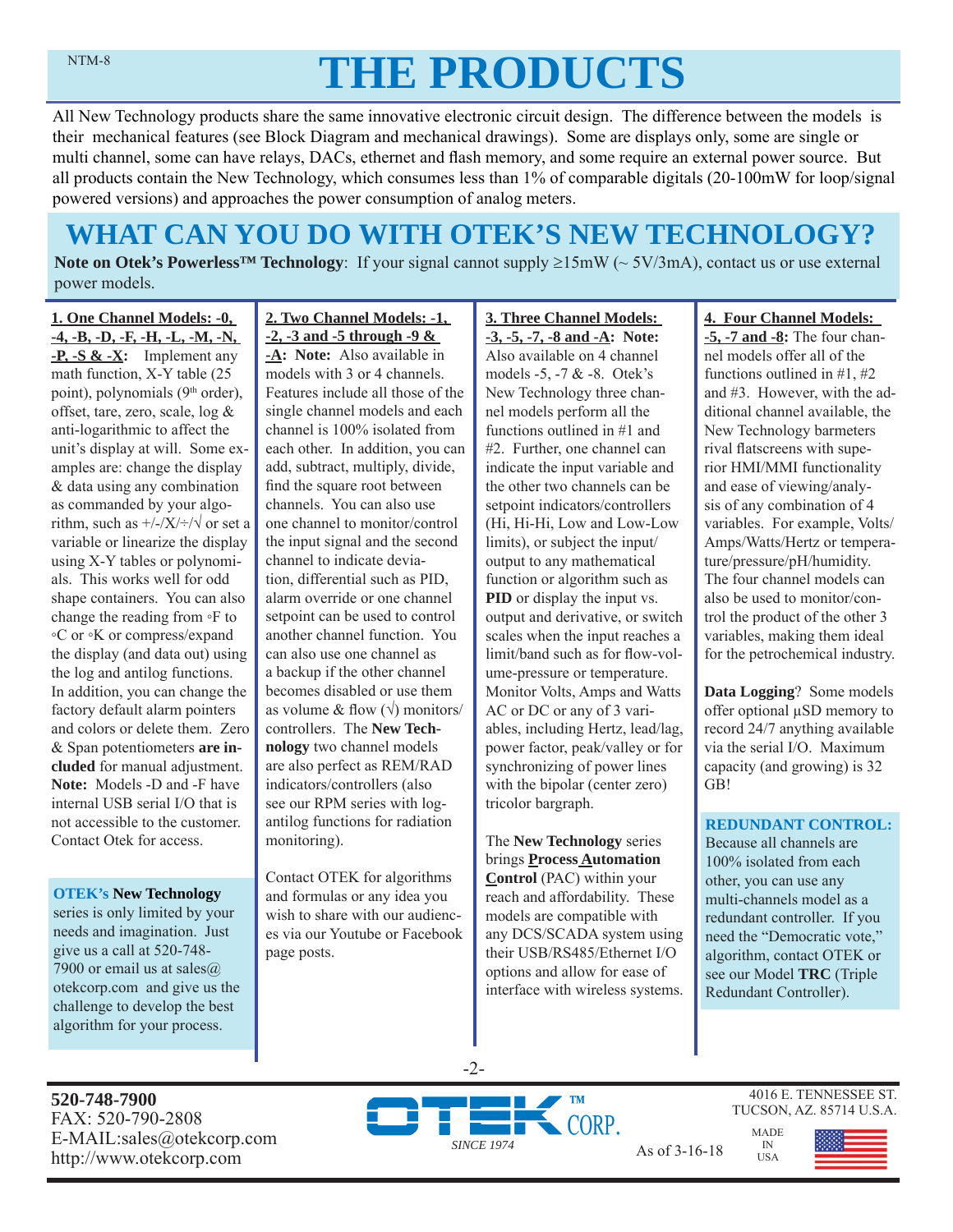### **Description, Notes & Order (Continued)**

**Digit 5, Serial I/O & Memory: Settings: 8N1N, 1200-19,200 Baud, ASCII.**

#### **LOOP/SIGNAL POWER ONLY:**

**Digit 5, Serial I/O: Option 0, USB:**  Complies  $100\%$  with  $\nabla$ 2.0 and if digit **10,** option **1** is selected (USB powered) then digit **5** must be option **0**.

**Digit 5, Option 1, RS485**: Complies with industry standard and requires  $5VDC@<3mA$  and a terminating 330 Ohm resistor at first and last unit in the BUS.

#### **EXTERNAL POWER ONLY:**

**Option 0, USB & Option 1, RS485**  (see above), plus:

**Digit 5, Option 2 Ethernet:** Complies with 10 Base-T/100Base-TX RJ45 up to 19,200 Baud. Maximum power consumption is <300mA@5V (1.5W).

**Digit 5, Options 3 & 4: uSD Flash Memory: Contact Otek for availability.** Internal μSD flash memory with up to 32 gigabytes capacity. You can store selected data at-will via serial command and download it as required. A 32GB card logging 3 times per second can hold approximately 4 year's worth of data.

> Need a Transmitter? See model **NTY**



**520-748-7900** FAX: 520-790-2808 E-MAIL:sales@otekcorp.com http://www.otekcorp.com SINCE 1974 As of 3-16-18

#### **DIGIT 6, GRADE:**

Industrial Grade (Option I) is per these published specifications. Grades M and **E** per agreed specifications. Options **E & M** typically include an EMI/ RFI shield all around and filtered connectors to meet EPRI-TR-102323-R3 (requiring  $\sim$ 2" deeper case). OTEK will build to certain nuclear or MIL-Standards but testing and confirmation of compliance, if required, will be quoted extra. Option "**I**" is an aluminium nickel plated case and cover; bezel face has black powder coat finish to Mil-Specs. The back cover is either black plastic or nickel plated aluminum. Typical Mil-Specs: 461, 462, 169, 901, 801, RTCA-160, I EEE344, etc. Contact Otek for custom colors.

**NTM-X:** Certified for Class I, Div. 1, Groups B-G; EX & IECex: IM2, Exd1.

#### **Other Important Data:**

**Math Functions:**  $+$ ,  $-$ ,  $x$ ,  $\div$ ,  $\sqrt{}$ , Polynomials to 9th order, 25 Point X-Y table, zero, offset, span and tare. You can add, subtract, multiply, divide (etc.) one channel to/from another channel and display the result in the other channel  $(i.e. V (Ch.1)xA(Ch.2)=W(Ch.3).$ 

**Signal Failure Alarm:** Requires approximately 1 minute of normal (midscale) operation for it to alarm the display and output the serial data after the signal (Powerless™) has ceased.

Serial I/O: Setting: 8N1N, 1200-19,200 BAUD, 8 Character Address **PID:** Programmable (best with >dual channel models) automatic or manual with external 10K Ohm potentiometer (option **56**).

**High Quality:** No matter their size or number of channels all use the same  $(SV & V)$  firmware, hardware and commands. No matter their grade (Industrial, Mil-Spec, Nuclear) they all carry a **lifetime warranty.**

# **Industrial Grade Common Electrical Specifications**

#### **Input & Display:**

\*A/D: Accuracy, Linearity & Resolution:  $\pm$  0.5% of F.S.  $\pm$ 1 L.S.D. over entire temperature range of  $0\n-60^{\circ}$  C. Conversion Rate: 40/sec, Averaging: 0-255, zero, span, offset, tare, math functions, 25 point X-Y tables & polynomials  $(9<sup>th</sup>)$ \*Bargraph: 51 Automatic Tricolor (R/Y/G) Segments \*Digits: Four Full Digits (9.9.9.9 & -1.9.9.9). \*Typical Power Consumption of Display: 10-100mW@3.3V-5V \*Temperature Coefficient: +/-50PPM/°C \*Operating Temperature: -10 to +60; Storage:  $-20$  to  $+70^{\circ}$ C \*CCMR: >90dB@50-60Hz \*Isolation: >500VDC to any other I/O & P.S. \*Humidity: 5-95% RH non-condensing \*Front Panel: NEMA 3. NEMA 4x on request. \*Failed Signal Detect:  $\sim$  20 seconds after  $> 1$  minute "On"  $@50\%$  of F.S. \*Calibration Check: 2 years recommended.

**Note 1:** See page 13 of the **master catalog for e**nvironmental specs vs. housing, bar length and digit size.

**Note 2**: E and M grades are the same as Industrial unless otherwise specified.

> MADE IN USA

-3-



4016 E. TENNESSEE ST. TUCSON, AZ. 85714 U.S.A.

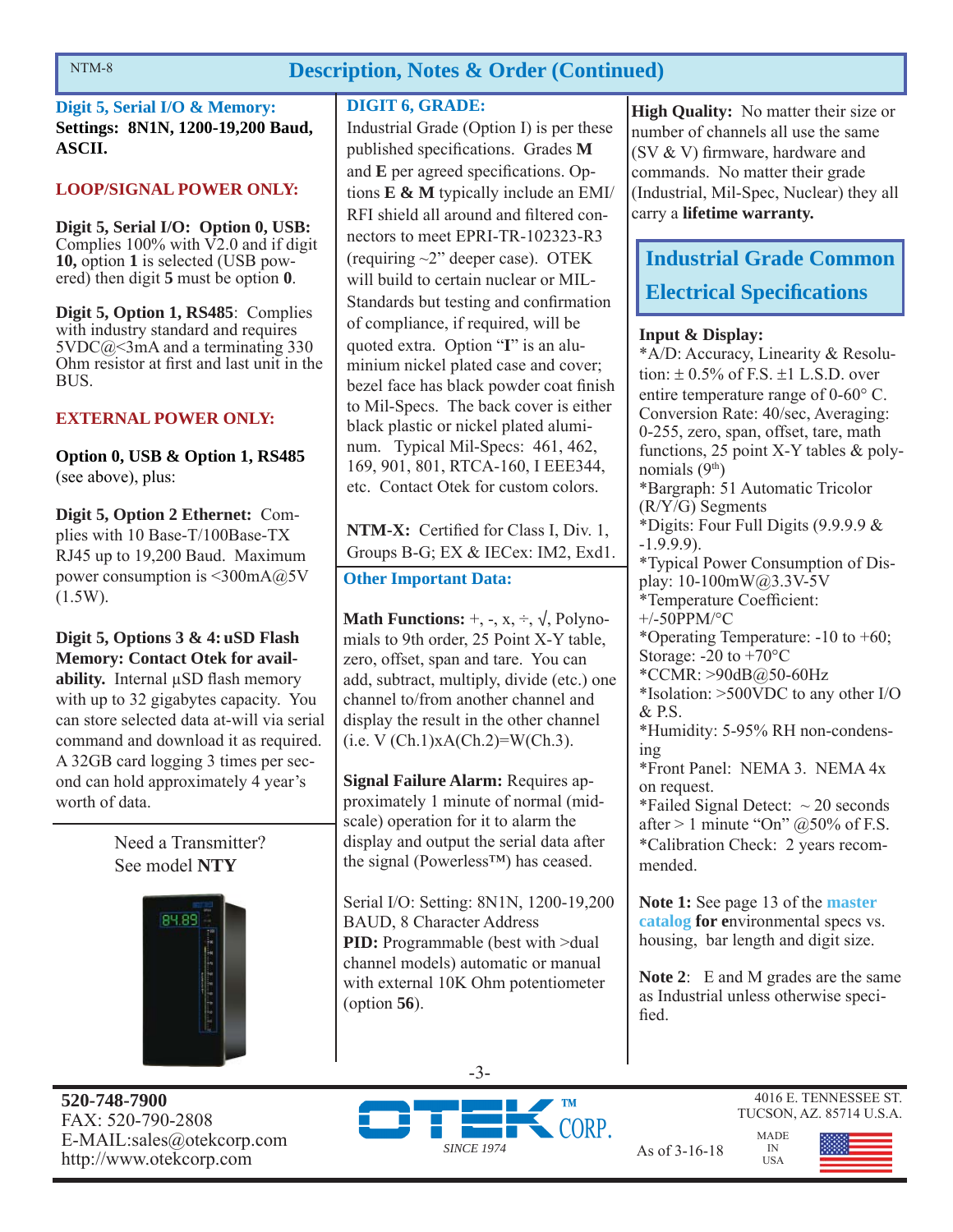**Industrial Grade Common Electrical Specifications** 

**(Continued)**

#### **AVAILABLE ON EXTERNAL POWER MODELS ONLY:**

**Outputs:**

**\*Analog Output:** Accuracy & Linearity:  $\pm 0.5\%$  F.S.;  $\pm 0.1$  LSD, Range:  $3-24mA$  (max. load:  $\leq 1K$  Ohm). **\*Analog Output Temperature Coeffi cient:** +/-50PPM°C **\*Analog Output Isolation To All Other I/O & Power:** >500VDC

**\*Relays:** 4 Each/Channel (except NTY, 2): SPDT Form C, 1A Max @ 120VAC/30VDC resistive load only, Contact Protection: 300VAC/DC on all contacts. Speed: +40mS (main loop).

**O.C.T. (Open Collector Transistors):** VCE Max: 30VDC; Ice Max: 30mADC, Speed: +40mS (main loop).

**Note 1:** Relays & O.C.T. have P.O.D. (~100mS) and can be set for fail safe operation (normally on).

**Note 2:** See Digit 11 for default set points and User's Manual for command set via serial control.

**Note:** All ±1 LSD and % full scale range unless noted.

**Option 00 & 17 For Loop Power Only:**

**Option 00, 4-20mA Loop Powered:**  Burden: >3V@4mA, ≤5V@ 20mA; Range: 3-26mA; Accuracy & Linearity:  $\pm 0.5\%$  of F.S.,  $\pm 1$  LSD. **Option 17: 10-50mA Loop Powered:**  Burden: >3V@10mA, ≤5V@ 50mA; Range: 3-50mA; Accuracy & Linearity:  $\pm 0.5\%$  of F.S.,  $\pm 1$  LSD.

**520-748-7900** FAX: 520-790-2808 E-MAIL:sales@otekcorp.com

# NTM-8 **INPUT SIGNAL SPECIFICATIONS (Digits 8 & 9)**

#### **Options 01 Through 18, A. C. Signal Powered Only:**

*FUSE IT!* Use external 1/2 ASB for Volts and 7 ASB for Amps. **Important Notes**:

1) C.T. are sensitive and limited to the secondary (output) impedance. OTEK A.C. signal powered products present and input impedance of  $\sim 0.2$  Ohms  $(\sim 1 \text{V}(\hat{\omega})$ . Make sure your C.T. can drive a >0.3 Ohm load without saturating or losing linearity. Contact Otek for assistance. Best C.T. to use: >100:5 ratio.

2) All inputs for 50-60 Hz lines. Contact Otek for 400 Hz lines.

**Option 01, VAC (P.T.):** Burden: 0.2 Ohm  $<100$ mW: Range: 30-140V/40-100Hz; Accuracy & Linearity:  $\pm 0.5\%$  of F.S. Best operating range: 90-140VAC to specifications.

**Option 02, 5 AMP A.C. (C.T.):** Burden: <100mW; Range: .5-5A; Accuracy & Linearity:  $\pm 0.5\%$  of F.S. Best range: 2-4 Amps. Note: Not available in **"-F"** case.

**Option 03, Watts A.C. (C.T. & P.T.):** Not available on **case -F**. Range: >100<600W/50-60Hz; Accuracy & Linearity:  $\pm 0.5\%$  of F.S. at 90-140VAC & 1-4AAC. Best operating range: 100- 500 Watts. For 400 Hz lines, use option 03 and specify (03=400 Hz line) after the complete part number.

**Option 04, Hertz VAC:** Not available on case -F. Range: >30V<140V & >30<100Hz; Accuracy & Linearity:  $\pm 0.5\%$  of F.S. For 400 Hz lines, use option 04 and specify (04=400 Hz line) after the complete part number.

#### **PROPORTIONAL CONTROL?**

For proportional control, use a two (or more) channel model. Channel 1 is powered by your signal and the display signal (using a 4-20mA out) to drive the Channel 2 input. Channel 2's 4-20mA output allows you to control your generator. The result: Channel 1 display your AC signal and Channel 2 display it's 4-20mA output. Only Channel 2 needs power for its analog output and/ or relays. Use part number NTM-(1, 2, 3, 5, 6,7, 8, 9 or A)??-269-?21-99). Note: "?"= any available option on Digits 5, 6  $& 10$  and specify (9=Ch) 1 signal power, Ch 2 external power). Also see the new model **NTI**.

### **VAC/DC Signal Power Only:**

**Option 16, 7-140VAC/DC:** Now you can

 monitor and control your AC line, UPS, battery bank or power supply from 7-140VDC/VAC, with only power from the signal. The **NTM** requires  $>10<80$ mW ( $\sim$ 3mA-20mA). Imagine the possibilities! Almost like analog (only signal wires), but with 21st century digital technology ready for your PAC/DCS/SCADA system.

Scaling: 7-140VDC in =7.0-140.0 Digital Display & 5-100% bargraph with alarm pointers. See Digits 13 & 14 for custom calibration and scale.

**Accuracy & Linearity:**  $\pm 0.5\%$  of full scale.





4016 E. TENNESSEE ST. TUCSON, AZ. 85714 U.S.A.

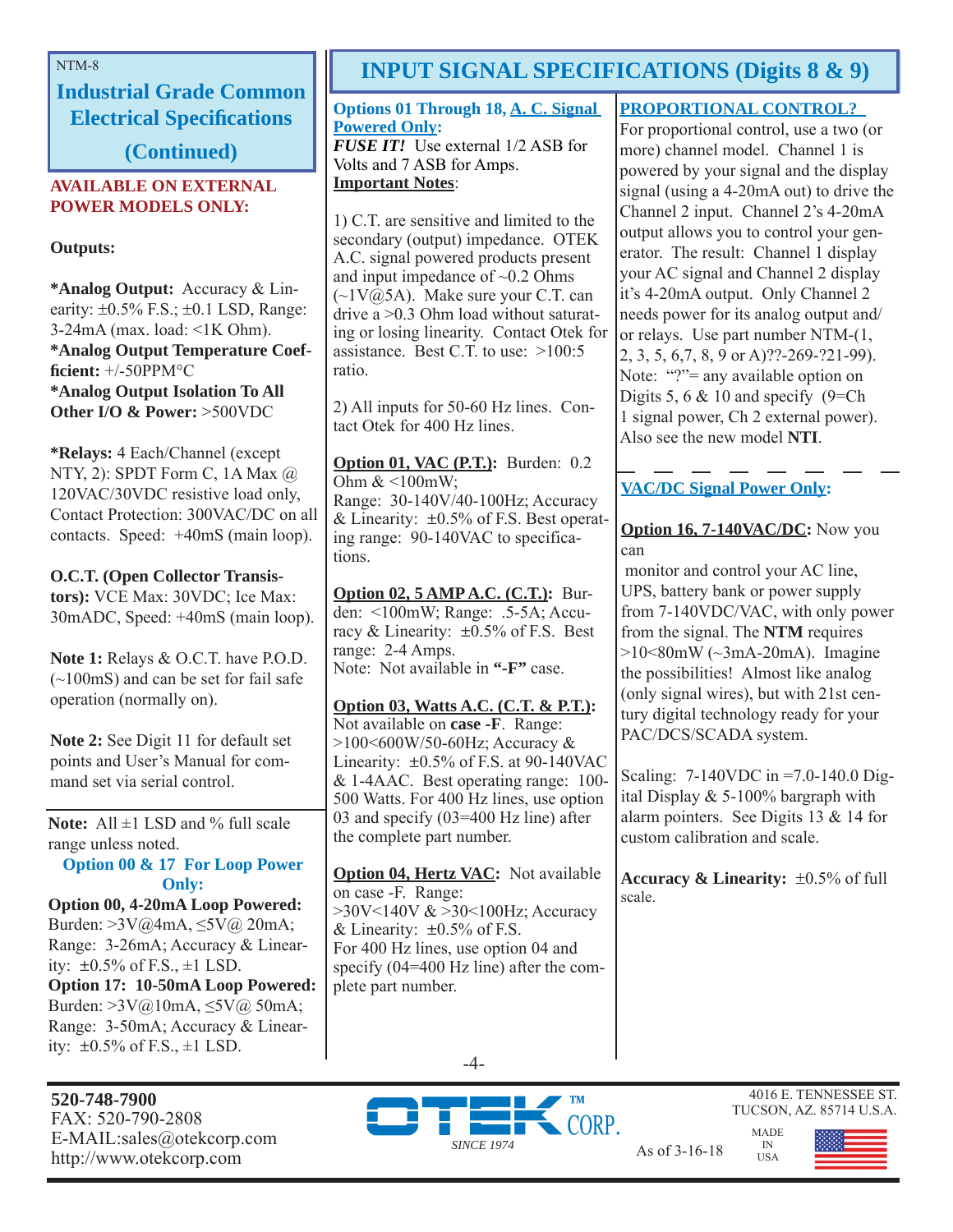# **INPUT SIGNAL SPECIFICATIONS (Digits 8 & 9) AVAILABLE ON EXTERNAL POWER MODELS ONLY**

| <b>Alarm Outputs (Signal Power): Open</b><br>collector transistors (4) optional. See<br>the ordering information on pages 9-12,<br>digit 11, option 1. For relays, contact<br>Otek (custom). | <b>Option 27, Watts DC:</b><br>VZin: $10M \Omega/AZ$ in: $1.0\Omega$ , 5W<br>Range: 1W<br>Accuracy & Linearity: $\pm 0.5\%$ of F.S.<br>$\pm$ 1 digit  | Option 38 (1Vx1VAC):<br>Zin: $1\text{M}\Omega$ for both inputs Range: 1V<br><b>RMS</b><br>Accuracy & Linearity: $\pm 0.5\%$ of F.S.<br>$\pm$ 1 digit |
|----------------------------------------------------------------------------------------------------------------------------------------------------------------------------------------------|-------------------------------------------------------------------------------------------------------------------------------------------------------|------------------------------------------------------------------------------------------------------------------------------------------------------|
| 4-20mA Analog Output: Custom,<br>contact Otek (requires >1 watt from                                                                                                                         | Option 28, Watts DC (1Vx1V): VZin:<br>1M for both inputs                                                                                              | <b>Note:</b> Always use P.T. & C. T. with<br>options 33, 34, 40, 42, 43 & 44.                                                                        |
| input signal).                                                                                                                                                                               | Range: 0-1V<br>Accuracy & Linearity: $\pm 0.5\%$ of F.S.                                                                                              | Option 40 (120VACx5AAC C.T.):<br>Zin: 1M for V $& 0.04\Omega$ for I                                                                                  |
| Option 17: 10-50mA Loop Power:<br>See option 00 $& 17$ on page 4 (first<br>column).                                                                                                          | $± 1$ digit<br><b>Option 29: Custom:</b> Use this option                                                                                              | Range: 0-750W<br>Accuracy & Linearity: ±0.5% of F.S.<br>$\pm$ 1 digit                                                                                |
| Option 18: 10-500mADC Sig-                                                                                                                                                                   | to describe any custom input, scale or<br>modification to the NTM and contact us                                                                      | Note: Option 40 (120V/5A) includes                                                                                                                   |
| nal Power: Calibration: 10-<br>500mADC=10-500 & 5-100%. For                                                                                                                                  | for feasibility and cost.<br><b>Options 30-34, Volts RMS:</b> Here we                                                                                 | the shunt (0.04 Ohms/20W) on con-<br>nector only for 5A C.T.                                                                                         |
| other calibrations, use digit 14 and<br>specify.                                                                                                                                             | use a <b>True RMS-DC</b> Converter for<br>accurate $(± 0.1\%)$ measurement of sine                                                                    | <b>Options 41-44, Hertz:</b> We use an <b>F-V</b><br>to accept frequencies up to 20KHz<br>and amplitudes from 1-400V peak or                         |
| <b>AVAILABLE ON EXTERNAL</b><br><b>POWER ONLY</b>                                                                                                                                            | waves up to 10KHz. For 10-20KHz<br>and SCR accuracy is $\pm$ 1%.                                                                                      | dry contact or open collector transistor<br>(O.C.T.). For 50 to 440 Hz power line                                                                    |
| <b>Option 20:</b> 4-20mA: The burden on<br>the loop is only $0.5V@20mA(25 Ohm)$<br>and you can use the math functions for                                                                    | VRMS: Zin: $1M\Omega$<br>Range; per options;                                                                                                          | frequency measurement, use Option #<br>``44."                                                                                                        |
| converting to flow, instantaneous or<br>totalizer.                                                                                                                                           | Accuracy & Linearity: $\pm 0.5\%$ of F.S. $\pm$<br>1 digit                                                                                            | Option 41 (10KHz/5V Logic):<br>Zin: 1M<br>Range: 30-10KHz                                                                                            |
| Accuracy: $\pm 0.5\%$ of F.S. $\pm 1$ digit<br>Options 21-24: VDC: Input imped-                                                                                                              | <b>Options 35-37, Amps RMS:</b> We use a<br><b>True RMS-DC</b> Converter for accurate<br>$(± 0.1%)$ measurement of sine waves                         | Accuracy & Linearity: $\pm 0.5\%$ of F.S.<br>$\pm$ 1 digit                                                                                           |
| ance is 1 Mega Ohms on all VDC<br>ranges.                                                                                                                                                    | up to 10KHz. For 10-20KHz and SCR<br>accuracy is $\pm$ 1%.                                                                                            | Option 42 (120V, 40-100Hz):<br>Zin: 1M                                                                                                               |
| Input impedance $1M\Omega$<br>Range: Per Option                                                                                                                                              | Zin: 35 (0.1A): $2\Omega$ ; 36 (1A): 0.2 $\Omega$ ;<br>37 (5A): $0.04\Omega$ ; Range: Per option                                                      | Range: 50-150VC/30-100Hz<br>Accuracy & Linearity: $\pm 0.5\%$ of F.S.                                                                                |
| Accuracy & Linearity: $\pm 0.5\%$ of F.S. $\pm$<br>1 digit                                                                                                                                   | Accuracy & Linearity: $\pm 0.5\%$ of F. S.<br>$\pm$ 1 digit                                                                                           | $\pm$ 1 digit<br>Option 43 (240V, 30-100Hz):                                                                                                         |
| <b>Options 25 &amp; 26, mADC:</b> Since the<br>$NTM$ is 2V full scale $(2,000$ Counts)<br>the "Shunt" resistors used are 100                                                                 | Options 38 & 40, Watts RMS:<br>Here we use a <b>True RMS-DC</b> Con-<br>verter for accurate $(± 0.1%)$ measure-                                       | Zin 1 M; Range: 100-260V/30-100Hz<br>Accuracy & Linearity: $\pm 0.5\%$ of F.S.<br>$\pm$ 1 digit                                                      |
| Ohms for 10mA and 10 Ohms for<br>100mADC.<br>Input impedance 25: 50 $\Omega$ ; 26: 5 $\Omega$ ;<br>Accuracy & Linearity: $\pm 0.5\%$ of F.S. $\pm$<br>1 digit                                | ment of sine waves up to 10KHz. For<br>10-20KHz and SCR accuracy is $\pm$ 1%.<br>Input impedances vs. range are the<br>same as for VDC & mADC ranges. | Option 44 (120V, 500 Hz):<br>Zin: 1 M<br>Range: 50-150V/300-500Hz<br>Accuracy & Linearity: $\pm 0.5\%$ of F.S.<br>$\pm$ 1 digit                      |
|                                                                                                                                                                                              |                                                                                                                                                       |                                                                                                                                                      |



-5-

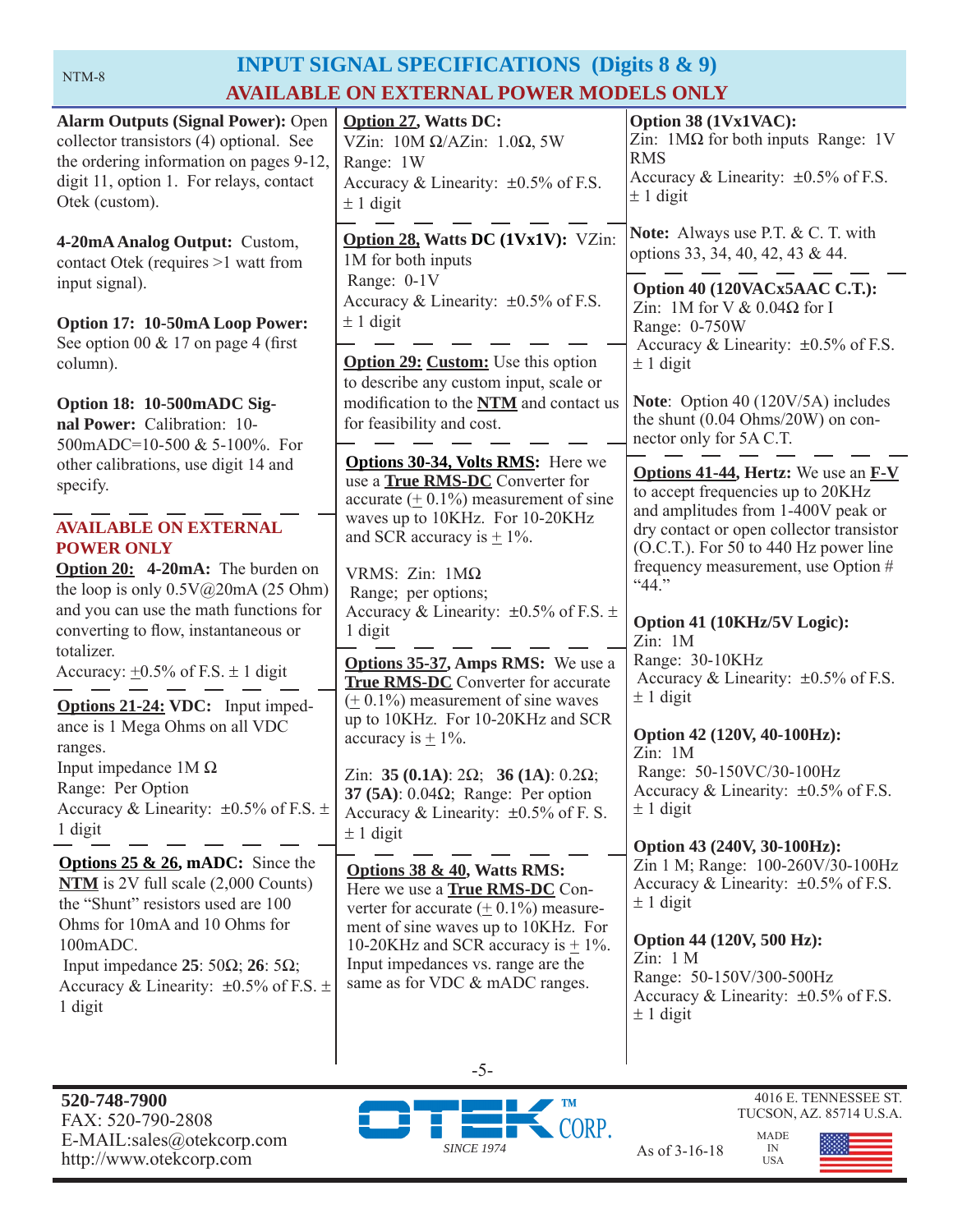# **INPUT SIGNAL SPECIFICATIONS (Digits 8 & 9)**

### **AVAILABLE ON EXTERNAL POWER MODELS ONLY**

|                                                                                                                                                                                                                                                                                                                                                                                                        | <u>SEATENWALT VWEN MODE</u>                                                                                                                                                                                                                                                                                                                                                                                             |                                                                                                                                                                                                                                                                                                                                                                                                       |
|--------------------------------------------------------------------------------------------------------------------------------------------------------------------------------------------------------------------------------------------------------------------------------------------------------------------------------------------------------------------------------------------------------|-------------------------------------------------------------------------------------------------------------------------------------------------------------------------------------------------------------------------------------------------------------------------------------------------------------------------------------------------------------------------------------------------------------------------|-------------------------------------------------------------------------------------------------------------------------------------------------------------------------------------------------------------------------------------------------------------------------------------------------------------------------------------------------------------------------------------------------------|
| Option 45: Strain-Gage $(\geq 300 < 4K)$<br><b>Ohm</b> ): These are typically "Mono-<br>lithic" S-G that require constant volt-<br>age (preferably) excitation. We use<br>4.096V for high stability and accu-<br>racy. Use option 29 and <b>specify</b> your<br>S-G sensitivity and the <b>NTM</b> display<br>at Zero and Full Scale.<br>Excitation: 4.096V, 50 PPM/°C<br>Range: $\pm 300 - 4K \Omega$ | <b>Option 48: RTD (PT1000):</b> Same as<br>PT100 except it is 1000 Ohms at 0°C<br>instead of 100 Ohms $@$ 0 <sup>o</sup> C. The same<br>technique is used for copper $\angle$ RTD (10)<br>Ohm), contact OTEK. Same connection<br>as Option 47 apply.<br>Accuracy: $\pm 0.5\%$ of F.S. $\pm$ 1 digit, plus<br>sensor's error.                                                                                            | <b>Option 53: pH (Acidity):</b> We use a<br>FET input $(10^{15})$ amplifier and calibrate<br>the $NTM$ for 0-14.00 pH using the<br>Industry's standard $\pm$ 413 mV = $\pm$ 7pH<br>co-efficient.<br>Note: Not temperature compensated,<br>contact OTEK for auto temperature<br>compensation.<br>Accuracy: $\pm 0.5\%$ of F.S. $\pm$ 1 digit                                                           |
| Accuracy & Linearity: $\pm 0.5\%$ of F.S.<br>$\pm$ 1 digit<br>Note on S-G: Some S-G offer +/-<br>1VDC or 4-20mA condition output.<br>Use Option 29 and specify.                                                                                                                                                                                                                                        | <b>Note:</b> For long distances $(>300)$ use a<br>4-20mA transmitter such as our model<br>NTY from our New Technology series.<br><b>Option 50: Thermocouple (Type J):</b><br>This $TC$ has a range of -210 to + 760 <sup>o</sup> C<br>$(-350 + 1390^{\circ}F)$ . Its color is white $(+)$                                                                                                                               | <b>Option 54: ORP (Oxygen Reduction)</b><br><b>Potential):</b> Our FET amplifier $(10^9)$<br>accepts the industry standard 2000mV<br>F.S. of the probe and the NTM displays<br>it in % $(0-100.0\%)$ .<br>Accuracy: $\pm 0.5\%$ of F.S. $\pm$ 1 digit                                                                                                                                                 |
| Option 47: RTD (PT100): Note:<br>For options 47 $&$ 48 you can change<br>°C to °F and RTD type via serial port.<br>We excite your 2, 3 or 4 wire RTD<br>with 200µA to avoid the "self heating"<br>effect. The range of the <b>NTM</b> is the<br>same as your <b>RTD</b> typically -200°C<br>to +800 <sup>o</sup> C (-328 + 1562 <sup>o</sup> F). You can<br>place the decimal point at will (typi-     | and Red $(-)$ , cold junction $(CJ)$ is at the<br>connector. Make sure the connections<br>from the $NTM$ and your $TC$ are as<br>close to the <b>NTM</b> entrance as possible<br>to avoid errors. If you short out the<br>$NTM's + TC > -\Gamma C$ together, the NTM<br>will read the ambient temperature at the<br>junction due to its built-in C.J.C.<br>Note: You can change °C to F and TC<br>type via serial port. | <b>Option 55: %RH:</b> This conditioner is<br>designed to interface to a typical (ca-<br>pacitance type) 2-3 pF/% of <b>RH</b> made<br>by several manufacturers. Use Option<br>"29" and contact <b>OTEK</b> to specify<br>your sensor's specifications.<br>Accuracy: $\pm$ 0.5% RH of signal input,<br>$\pm$ 1 digit<br><b>Option 56 Resistance (0-10K Ohm):</b><br>Want a simple 4-20mA transmitter? |
| cally -200.0 to 800.0. The <b>PT100</b> has<br>a temperature coefficient of 0.00385<br>Ohms/Ohm/ <sup>0</sup> C. (For legacy 0.00392<br>TC (known as ANSI 392) contact<br><b>OTEK</b> and use Option "29".<br>Accuracy: $\pm 0.5\%$ of F.S. $\pm$ 1 digit,<br>plus sensor's error.                                                                                                                     | Accuracy: $\pm 2^0$ F.S. of signal input.<br><b>Option 51: TC (Type K):</b> This is yel-<br>low $(+)$ and red $(-)$ and has a range of<br>$-270 + 1370$ <sup>o</sup> C ( $-440 + 2500$ <sup>o</sup> F). The<br>same notes as Option 50 apply.<br><b>Accuracy:</b> $\pm 1^0$ F.S. of signal input.<br><b>Option 52: TC (Type T):</b> This blue $(+)$<br>and red (-) $TC$ has the range of -270 <sup>0</sup>              | Just connect a 10K Ohm (others on<br>request) potentiometer to the NTM and<br>control any 4-20mA input valve, motor,<br>transducer, etc. Accuracy & Linearity<br>is $\pm 0.5\%$ of F. S. $\pm$ 1 digit<br>Standard Calibration: 0-10K Ohms=4-<br>20mA. Use option #29 and specify<br>your calibration. Ideal for linear trans-<br>ducers.                                                             |
| Note: For 2 wire, jump - S to -E and<br>$+$ S to $+$ E. For 3 wire only jump -S to<br>-E.                                                                                                                                                                                                                                                                                                              | + 400 <sup>o</sup> C (-440 + 750 <sup>o</sup> F). Same notes as<br>Option 50 apply.<br>Accuracy: $\pm 2^0$ F.S. of signal input.                                                                                                                                                                                                                                                                                        | <b>Option 57, 10-50mA Range: 10</b><br>Ohms input resistance<br>Accuracy & Linearity: $\pm 0.5\%$ of F.S.<br>$±1$ Digit                                                                                                                                                                                                                                                                               |

**520-748-7900** FAX: 520-790-2808 E-MAIL:sales@otekcorp.com http://www.otekcorp.com SINCE 1974 As of 3-16-18



-6-

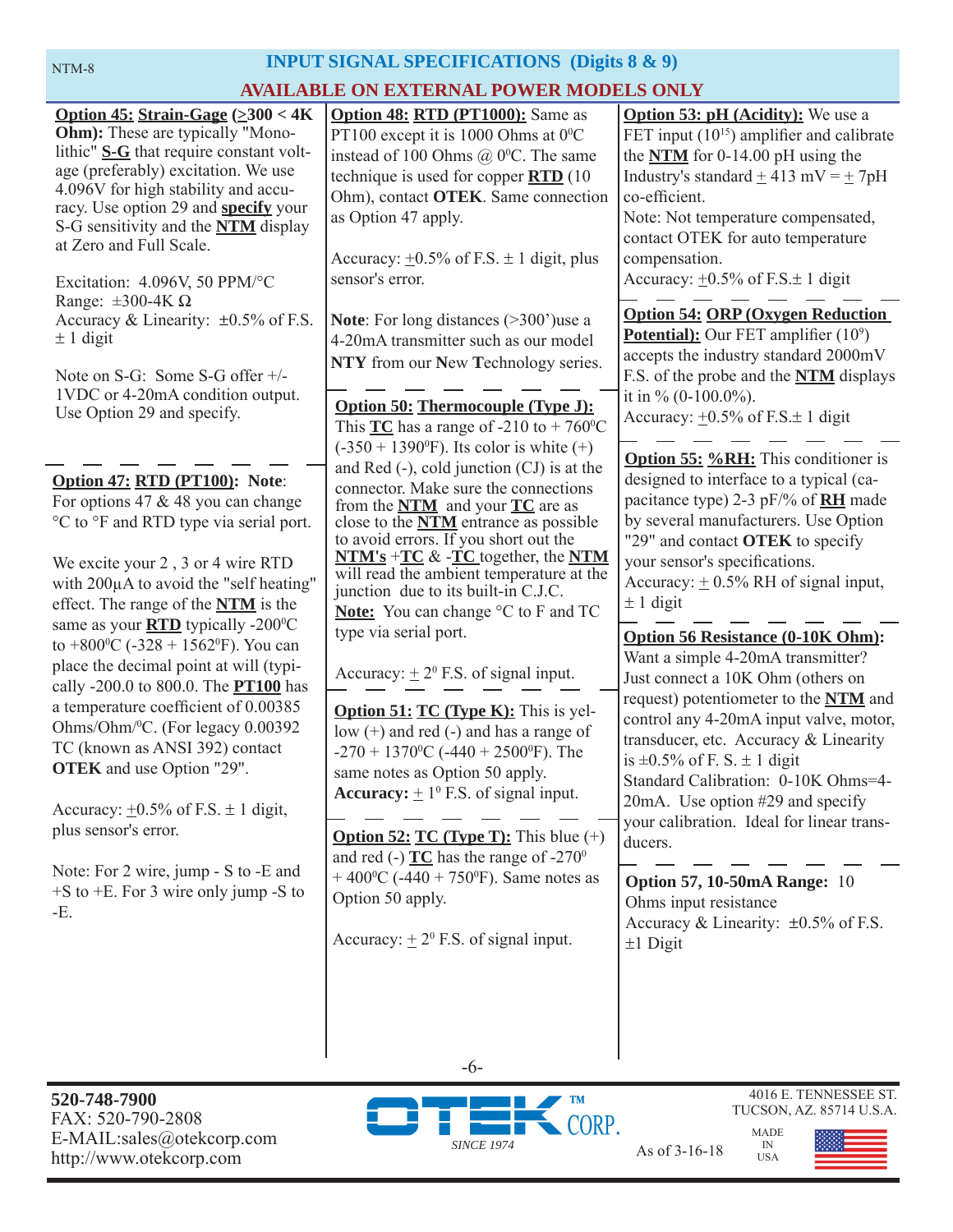| <b>Description, Notes &amp; Order (Continued)</b><br>NTM-8                                                                                                                                                                                                                                                                                                                                                                                                                                                                                                                                                                                           |                                                                                                                                                                                                                                                                                                                                                                                                                                                                                                                |                                                                                                                                                                                                                                                                                                                                                                                                                                                       |  |
|------------------------------------------------------------------------------------------------------------------------------------------------------------------------------------------------------------------------------------------------------------------------------------------------------------------------------------------------------------------------------------------------------------------------------------------------------------------------------------------------------------------------------------------------------------------------------------------------------------------------------------------------------|----------------------------------------------------------------------------------------------------------------------------------------------------------------------------------------------------------------------------------------------------------------------------------------------------------------------------------------------------------------------------------------------------------------------------------------------------------------------------------------------------------------|-------------------------------------------------------------------------------------------------------------------------------------------------------------------------------------------------------------------------------------------------------------------------------------------------------------------------------------------------------------------------------------------------------------------------------------------------------|--|
| <b>Option 58: Serial Input Remote</b><br>Display/Controller: Here you can<br>use the unit as a remote display<br>& controller with modified ASCII                                                                                                                                                                                                                                                                                                                                                                                                                                                                                                    | <b>Digit 10 (Power Input):</b><br><b>EXTERNAL POWER ONLY:</b><br>(Continued)                                                                                                                                                                                                                                                                                                                                                                                                                                   | <b>Digit 11 (Control Outputs):</b><br><b>AVAILABLE ON EXTERNAL</b><br><b>POWER ONLY</b>                                                                                                                                                                                                                                                                                                                                                               |  |
| to alpha-numeric display for DCS<br>SCADA, PLC systems.                                                                                                                                                                                                                                                                                                                                                                                                                                                                                                                                                                                              | Digit 10, Option 3, 7-32VDC: Same<br>as option 2 but with wide input range of<br>7-32VDC. Efficiency: >75%.                                                                                                                                                                                                                                                                                                                                                                                                    | <b>AUTOMATIC BAR COLORS:</b>                                                                                                                                                                                                                                                                                                                                                                                                                          |  |
| See the user's manual for simple.<br>commands to use the NTM in PAC<br>(Process Automation Control) appli-                                                                                                                                                                                                                                                                                                                                                                                                                                                                                                                                           | Digit 10, Option 4, 90-265VAC: This<br>option accepts 50-60Hz. For 100-                                                                                                                                                                                                                                                                                                                                                                                                                                        | Limits/Colors Factory default (% of<br>Full Scale): Also see digit 14.                                                                                                                                                                                                                                                                                                                                                                                |  |
| cations.<br>Digit 10 (Power Input):                                                                                                                                                                                                                                                                                                                                                                                                                                                                                                                                                                                                                  | 300VDC or 400 Hz, use Digit 10, option Low-Low Limit (<10%): Red Bar,<br><b>9</b> and specify. Efficiency: $>70\%$ .                                                                                                                                                                                                                                                                                                                                                                                           | OCT1/K1 "ON"<br>Low Limit (<20%): Yellow Bar,                                                                                                                                                                                                                                                                                                                                                                                                         |  |
| <b>LOOP &amp; SIGNAL POWER ONLY:</b>                                                                                                                                                                                                                                                                                                                                                                                                                                                                                                                                                                                                                 | <b>Digit 11 (Control Outputs):</b>                                                                                                                                                                                                                                                                                                                                                                                                                                                                             | OCT2/K2 "ON"<br>High Limit (>80%): Yellow Bar,                                                                                                                                                                                                                                                                                                                                                                                                        |  |
| Digit 10, Option 0, Powerless, No<br><b>Power Required: The Input Fail</b><br>detect/Alarm (patent pending) flashes<br>the display "INPT FAIL $(n \cap P_E F R_L)^{n}$<br>and transmits this serial message for<br>$\sim$ 20 seconds, after which it will cease.<br>This feature is available in all models.<br>If desired on powered models, use op-<br>tion 9 on Digit 14 and specify "input<br>fail detection." Signal Fail Require-<br>ment: Unit must be "On" for at least<br>1 minute at $>50\%$ of full scale for it to<br>operate.<br><b>EXTERNAL POWER ONLY:</b><br>Digit 10, Option 1, USB Powered:<br>The NTM series requires $> 1 < 1.5$ | <b>AVAILABLE ON EXTERNAL</b><br><b>POWER ONLY</b><br><b>Digit 11, Control Outputs: Options</b><br>1, 3, 5 or 7: Open Collector Transis-<br>tors (O.C.T.): They are NOT isolated<br>from each other (common emitter) but<br>are isolated between channels and can<br>sink a maximum of 30 mA and sustain<br>a maximum of 30VcE. (the O.C.T. are<br>normally used to drive S.S.R.). When<br>you order option 2 (Relays), we use the<br>O.C.T. to drive the relays.<br><b>NOTE:</b> You can use the internal iso- | OCT3/K3 "ON"<br>Hi-Hi Limit (>90%): Red Bar, OCT4/<br>K4 "ON"<br>Safe Area $(>20<80\%)$ : Green bar<br>will follow signal input and if outside<br>the limits, it will change its color to<br>the limit's color (yellow or red). See<br>the user's manual to customize your<br>bargraph colors.<br>For other configurations, use option<br>9 on Digit 14 (field configurable).<br>Max power consumption per relay:<br>50mA@5VDC (0.25W). See Digit 14. |  |
| Watts/Channel (worst case, fully<br>loaded) meaning that you can power it<br>through the USB port, but this option<br>eliminates the isolation from USB to<br>input signal. Analog output remains<br>isolated contact OTEK for more details<br>or use options 2-4.<br>Digit 10, Option 2, 5VDC: 5VDC is<br>used to drive the relays $(\leq 50 \text{mA/relay})$<br>and/or the DAC via internal isolated<br>5-30VDC-DC (<200mA). If you order<br>relays and analog out, you will need<br>$\sim$ 300mA/channel. This option is also                                                                                                                    | lated 5VDC power to drive loads with<br>the O.C.T. Total maximum current<br>available is 50mADC.<br>Digit 11, Options 2, 4, 6 or 8: Relays:<br>are S.P.D.T. (1C) and can switch maxi-<br>mum resistive loads of 1 Amp $@$ 120<br>VAC or 30 VDC. They include 300V<br>varistors at their contacts. Inductive<br>loads must be attenuated by the user.                                                                                                                                                           | External Control: You can control<br>the O.C.T./Relays via the serial port<br>at will with simple commands. They<br>don't have to be assigned to the bar<br>colors/set points, but are by default.<br>Notes:<br>1. Digit 11 is governed by Digit 7 (#<br>of Channels) & Digit 4 (Housing).<br>Reason: Digit 11 can NOT have<br>more channels than permitted by                                                                                        |  |

**520-748-7900** FAX: 520-790-2808 E-MAIL:sales@otekcorp.com http://www.otekcorp.com SINCE 1974 As of 3-16-18

isolated from the input signal.



-7-

4016 E. TENNESSEE ST. TUCSON, AZ. 85714 U.S.A.

(Digit 4).

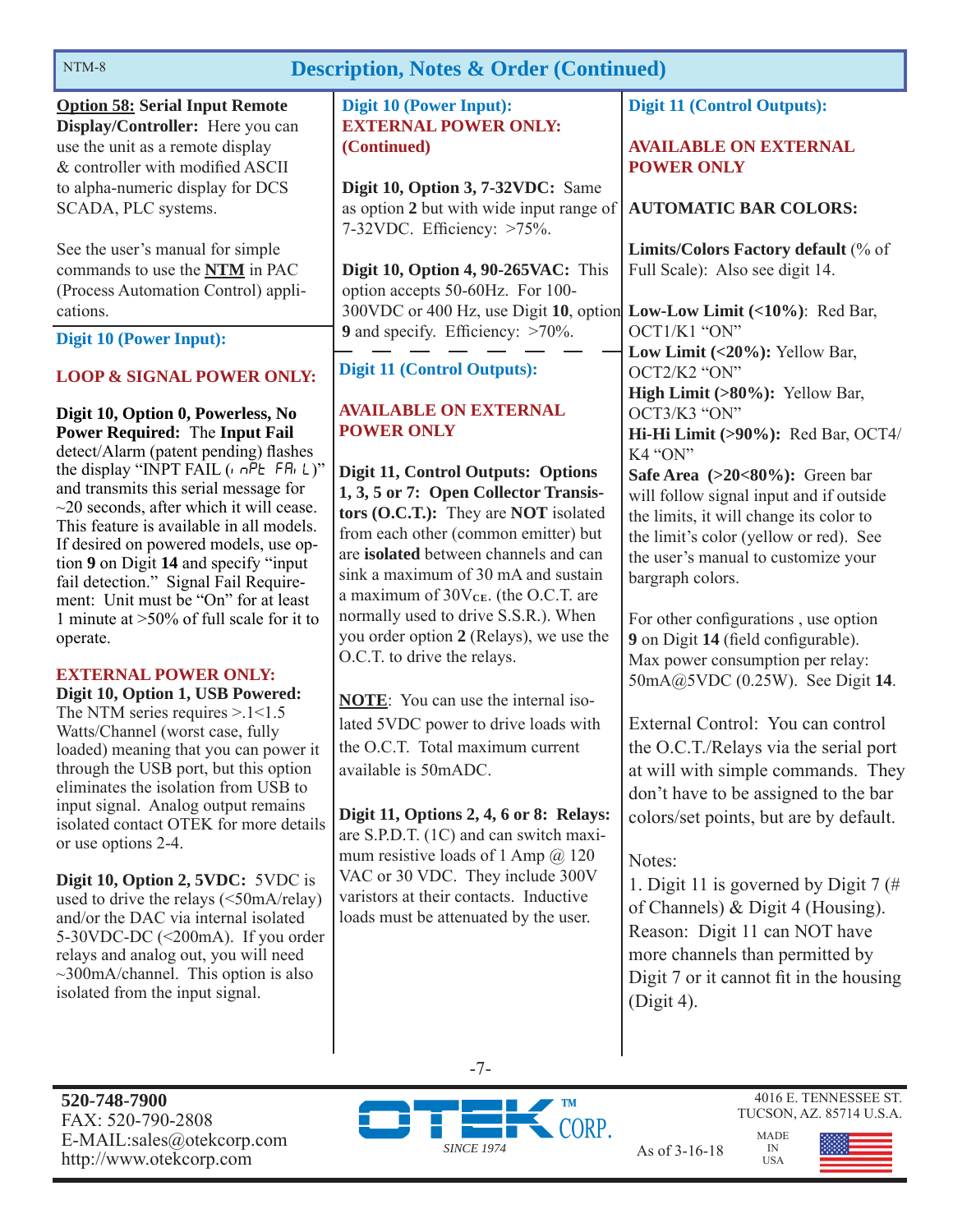### NTM-8 **Description, Notes & Order (Continued)**

**Digit 12 (Analog /Power Output):** 

#### **AVAILABLE ON EXTERNAL POWER ONLY**

#### **Digit 12, Analog Output, Options 1,**

**3, 5 or 7:** This isolated output is factory set to follow the input (0-F.S. in=4- 20 out) but can also be set for other outputs or serially controlled by simple commands via the serial port. For other outputs, use option **9** and specify, including reverse scale (4-20=20-4), bipolar and PID. Power consumption:  $200mA@5VDC(1W)$ . Accuracy & Linearity:  $\pm 0.5\%$  of full scale.

#### **Analog Output External Control (Use Option 9 and specify):** A)

0-100mVDC in=4-20mA out; B) 0-10K Ohm in=4-20mA out; C) Use options 58, 68, 78 or 88 and control it via serial port.





**Digit 12 (Analog /Power Output): {Continued}**

#### **Digit 12, 30 VDC Out, Options 2, 4,**

**6 or 8:** Use this option to power your 4-20mA transmitter or other transducer. Maximum current is 25mADC. It's isolated and is the same power source we use for 4-20mA out. Power consumption:  $200mA@5VDC(1W)'$ channel.

 1. This digit 12 is governed by digits 4 (Housing)  $& 7 \times 7$  (# of Channels). Reason: Digit 12 cannot have more outputs than input channels (Digit 7), which is governed by Digit 4 (Housings).

#### **Digit 13 (Scale Plate):**

**Digit 13, Scale Plate:** Option **0** is a standard scale plate that reads 0-100%. Use option **9** for custom printing and contact Otek.

#### **Digit 14 (Range/Calibration):**

**0**= Factory Default: 0-Full Scale Input=0-100% bar and  $0-100.0$  digits. Colors: <10>90%: Red; <20>80%: Yellow; >20<80%: Green. Use Option **9** (custom) and contact Otek. Also see Control Outputs (Digit 11).

**Bargraph Default**: 0-full scale= 0-100%. You can program it for single pointer, or three or five bars via the serial port.

#### **Important Note on A.C. Powerless**

The NTM, UPM & NT Series can extract energy from your A.C. signal to power itself and opto isolated serial, optional O.C.T. (Digit 11, options 1, 3, 5 or 7), and to power the optional 4-20mA output (Not 20-4mA out) from a wide input range. External power is required to power the optional relays (Digit 11, options 2, 4, 6 & 8) (200mW each). If you need relays, either use the external powered options on Digits 8 & 9 (33, 37, 40 or 42) and the Digit 10 power input options (1-4) or use Powerless<sup>TM</sup> options 01-04 on Digits 8 & 9 and Power Input option 09 (custom) on Digit 10 and specify (09=Power for relays and DAC). Result: The signal will power the instrument and will include our patented **Signal Fail Detection & Alarm**. The relays and analog output are powered by the external power option (all 100% isolated).

### **ABOUT OUR INPUT FAIL DETECTION**

Only available on Powerless™ models. While in normal operation, we store excess energy and use it to power the NTM if and when the signal fails (post mortem).



**520-748-7900** FAX: 520-790-2808 E-MAIL:sales@otekcorp.com



-8-

4016 E. TENNESSEE ST. TUCSON, AZ. 85714 U.S.A.

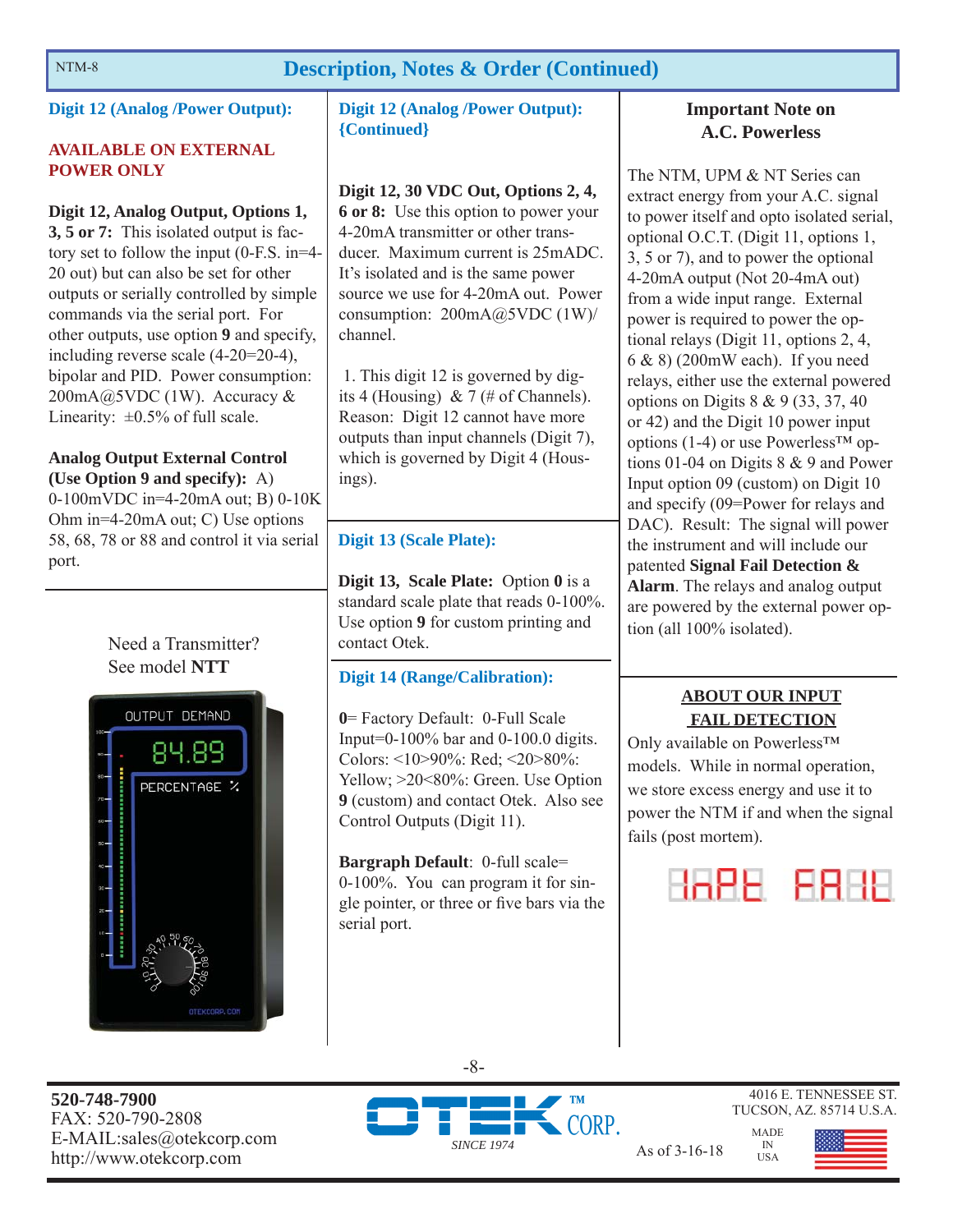**NTM-8** LOOP **POWER ORDERING INFORMATION 3-16-18**

# **1, 2, 3 or 4 CHANNEL LOOP POWERED DISPLAY**

# **NTM-8**





NOTE: Please READ BEFORE building part number:

1. USB I/O is powered by VUSB. RS485 requires  $5\sqrt{Q}$  3mA.

2. Otek will build to certain nuclear or MIL-Standards but testing and confirmation of compliance, if required,

will be quoted as a separate line item.

**520-748-7900** FAX: 520-790-2808 E-MAIL:sales@otekcorp.com http://www.otekcorp.com SINCE 1974 As of 3-16-18



-9-

MADE IN USA



4016 E. TENNESSEE ST. TUCSON, AZ. 85714 U.S.A.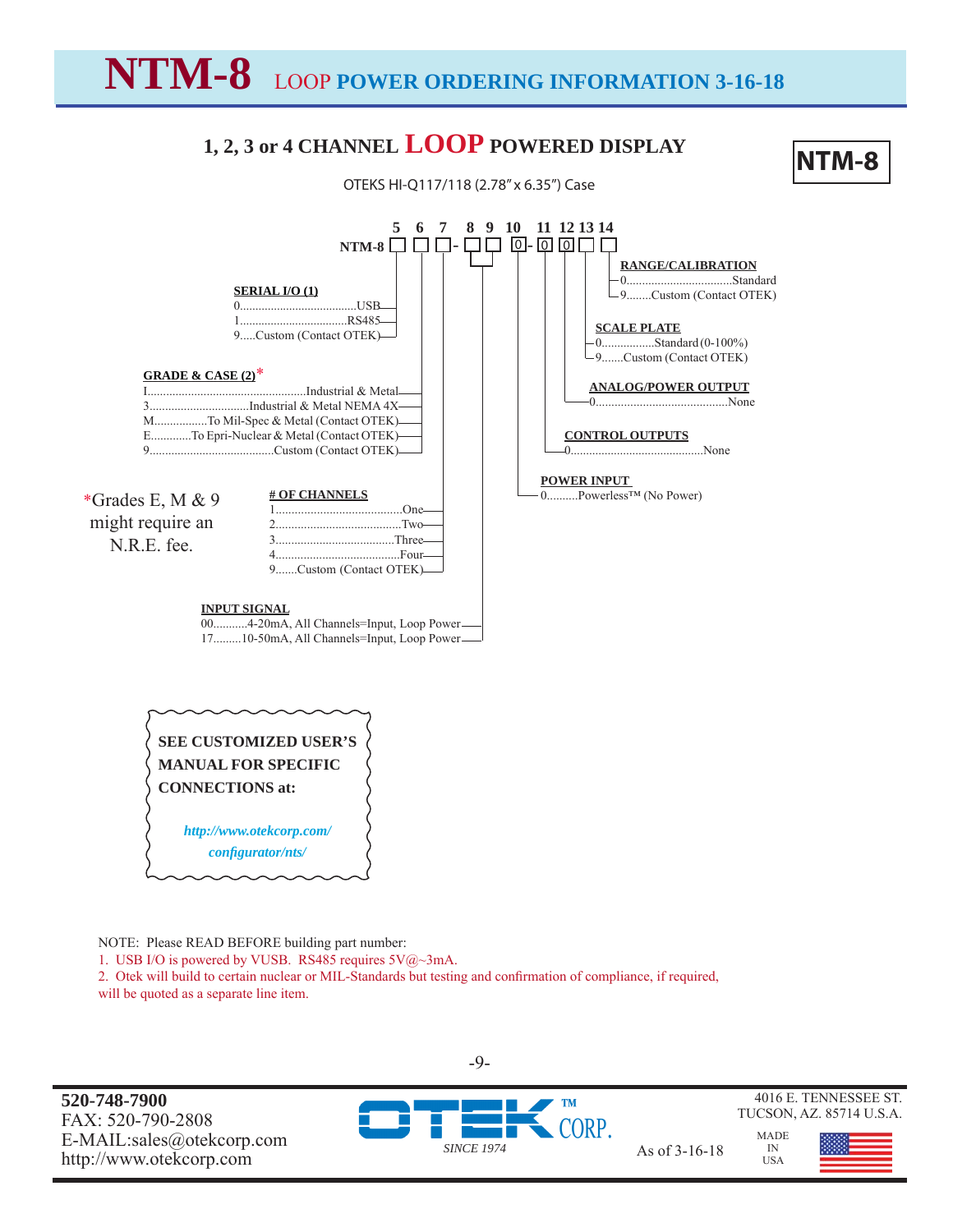# **NTM-8** SIGNAL **POWER ORDERING INFORMATION 3-16-18**



NOTES (Continued):

2. USB I/O is powered by VUSB. RS485 requires

 $5V$ @~3mA.

3. Otek will build to certain nuclear or MIL-Standards but testing and confirmation of compliance, if required, will be quoted as a separate line item.

4. Multi-channel input signal is the same for all channels.

**520-748-7900** FAX: 520-790-2808 E-MAIL:sales@otekcorp.com http://www.otekcorp.com As of 3-16-18



*SINCE 1974*



4016 E. TENNESSEE ST. TUCSON, AZ. 85714 U.S.A.

MADE

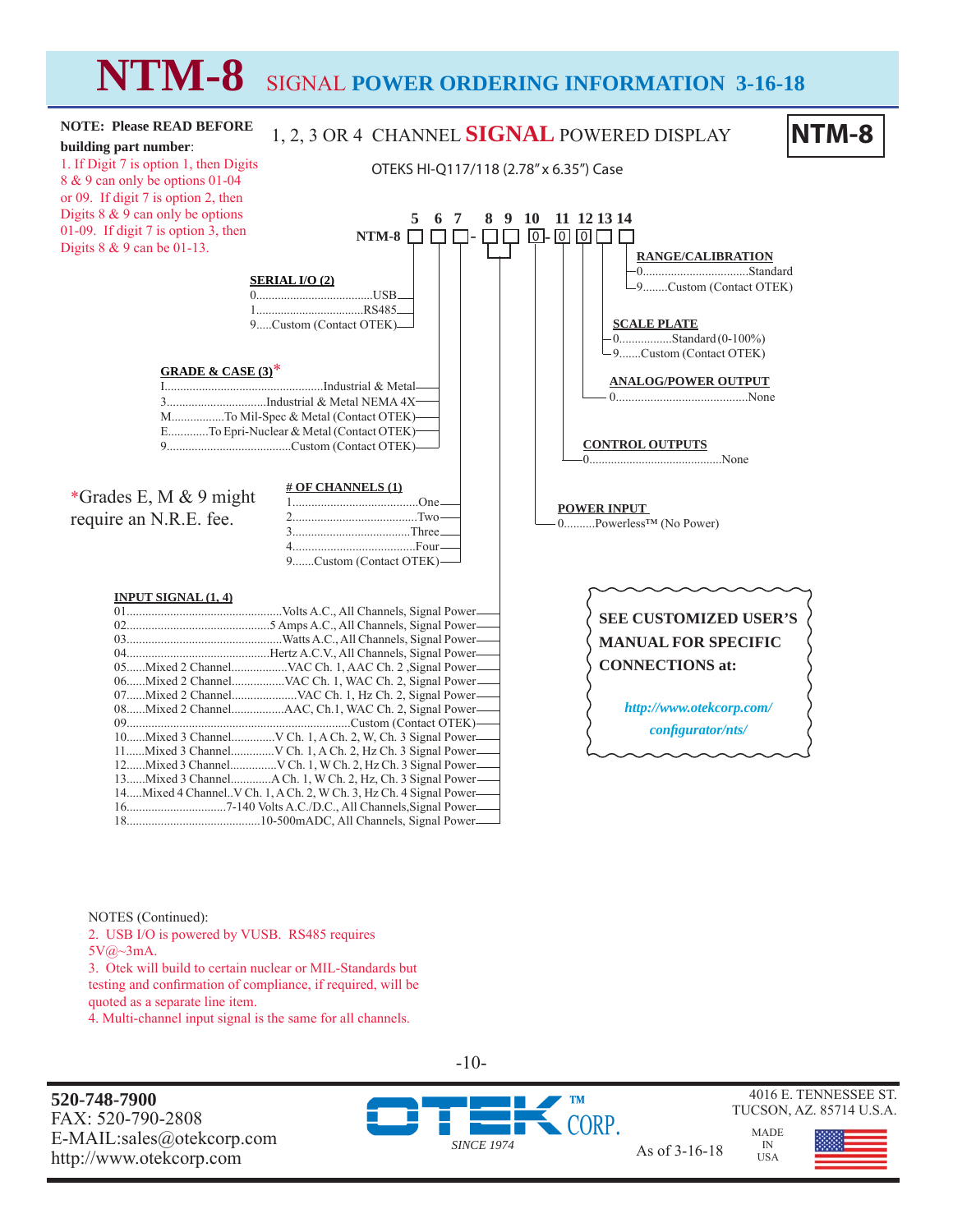# **NTM-8 EXTERNAL POWER ORDERING INFORMATION 3-16-18**



#### **NOTES (Continued): Please READ BEFORE building part number**:

4.................Isolated 90-265VAC 9..........Custom (Contact OTEK)

4. Otek will build to certain nuclear or MIL-Standards but testing and confirmation of compliance, if required, will be quoted as a separate line item.;

**520-748-7900** FAX: 520-790-2808 E-MAIL:sales@otekcorp.com http://www.otekcorp.com SINCE 1974 As of 3-16-18





4016 E. TENNESSEE ST. TUCSON, AZ. 85714 U.S.A.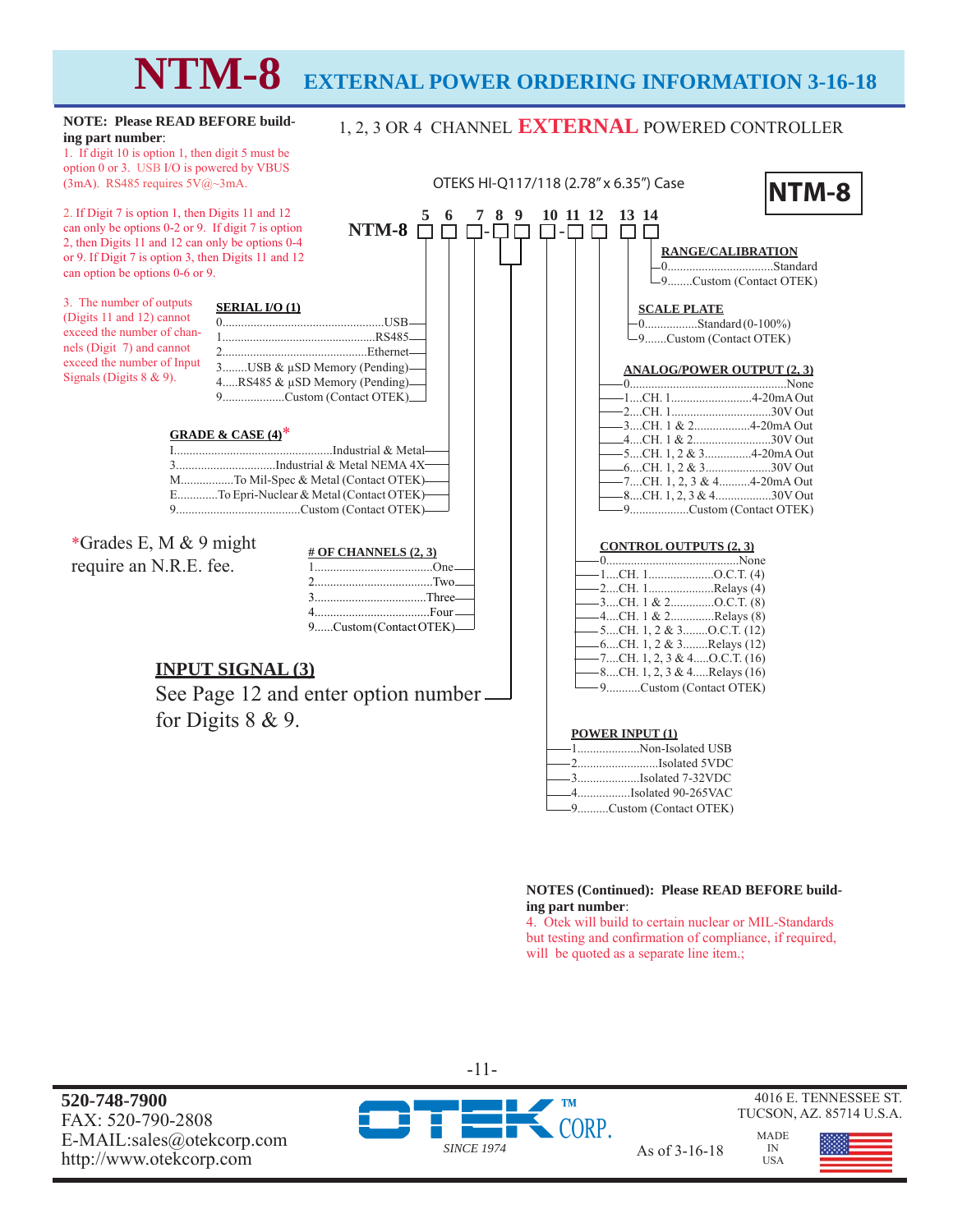# **MODEL NTM-8 DIGITS 8 & 9 INPUT SIGNAL ORDERING INFORMATION 3-16-18**

## **AVAILABLE ON** EXTERNAL POWER **MODELS ONLY**

#### **INPUT SIGNAL 5 6 7**  - **8 9**  - **10 11 12 13 14 NTM-8**

| <b>MIXED INPUT SIGNALS (2 CHANNELS)</b>        |
|------------------------------------------------|
|                                                |
| $-61$ Ch.1: 10V; Ch.2: 1A (.2 $\Omega$ ) RMS   |
| 62Ch.1:100V; Ch.2:1A (.2 $\Omega$ ) RMS        |
| -63Ch.1:100V; Ch.2: 50mVRMS                    |
| $-64$ Ch.1: 150V; Ch.2: 5A (.04 $\Omega$ ) RMS |
| $-65$ Ch.1: 250V; Ch.2: 5A (.04 $\Omega$ ) RMS |
| -66Ch.1: 150V; Ch.2: 100Hz (120 V Line) RMS    |
| -67Ch.1: 250V; Ch.2: 100 Hz (240V Line) RMS    |
|                                                |
|                                                |
|                                                |

#### **MIXED INPUT SIGNALS (3 CHANNELS)**

|  | ——70Ch.1:1V; Ch.2: 1A(.2 Ω); Ch.3: WRMS                      |  |
|--|--------------------------------------------------------------|--|
|  | $-$ 71Ch.1:10V; Ch.2:1A(.2 $\Omega$ ); Ch.3: WRMS            |  |
|  | $-$ 72Ch.1:100V; Ch.2:1A(.2 $\Omega$ ); Ch.3: WRMS           |  |
|  |                                                              |  |
|  | $-$ 74Ch.1: 150V; Ch.2: 5A (.04 $\Omega$ ); Ch.3: W RMS      |  |
|  | $-$ 75Ch.1: 250V; Ch.2: 5A (.04 $\Omega$ ); Ch.3: W RMS      |  |
|  | $-$ 76Ch.1: 150V; Ch. 2: 5A (.04 $\Omega$ ); Ch.3: 100Hz RMS |  |
|  | ——77Ch.1: 250V; Ch. 2: 5A (.04 $\Omega$ ); Ch.3: 100 Hz RMS  |  |
|  |                                                              |  |
|  |                                                              |  |

#### **MIXED INPUT SIGNALS (4 CHANNELS)**

| ——80Ch.1: 150V; Ch.2: 5A (.04 Ω); Ch.3: W; Ch.4: 100Hz RMS             |  |                       |  |
|------------------------------------------------------------------------|--|-----------------------|--|
| $-81$ Ch.1: 250V; Ch. 2: 5A (.04 $\Omega$ ); Ch.3: W; Ch.4: 100 Hz RMS |  |                       |  |
| $-$ 82Ch.1: 120V; Ch. 2: 5A (.04 $\Omega$ ); Ch.3: W; Ch.4: 500 Hz RMS |  |                       |  |
| $-$ 83Ch.1: 250V; Ch. 2: 5A (.04 $\Omega$ ): Ch.3: W; Ch.4: 500 Hz RMS |  |                       |  |
|                                                                        |  |                       |  |
|                                                                        |  |                       |  |
| $-89$                                                                  |  | Custom (Contact OTEK) |  |
|                                                                        |  |                       |  |

| INPUT SIGNAL, All channels same input. (3) |
|--------------------------------------------|
|                                            |
|                                            |
|                                            |
|                                            |
|                                            |
|                                            |
|                                            |
|                                            |
|                                            |
| 29Custom (Contact OTEK)-                   |
|                                            |
|                                            |
|                                            |
|                                            |
|                                            |
|                                            |
|                                            |
|                                            |
|                                            |
|                                            |
| 41Hertz (10KHz/5V Logic) F.S.              |
| 42Hertz (120VAC/40-100 Hz) F.S.-           |
| 43Hertz (240VAC/30-100 Hz) F.S.            |
| 44Hertz (120VAC/500 Hz) F.S.               |
| 45Strain-Gage (≥300<4K Ohm)-               |
|                                            |
|                                            |
|                                            |
|                                            |
|                                            |
|                                            |
|                                            |
| 55% RH (Specify Sensor)-                   |
|                                            |
|                                            |
| 58None (Serial Input Remote Meter)         |

Build Your Own Part Number/Receive a Quote at:  **http://www.otekcorp.com/confi gurator/nts**/ 

**520-748-7900** FAX: 520-790-2808 E-MAIL:sales@otekcorp.com



-12-

TUCSON, AZ. 85714 U.S.A. MADE

IN USA

4016 E. TENNESSEE ST.